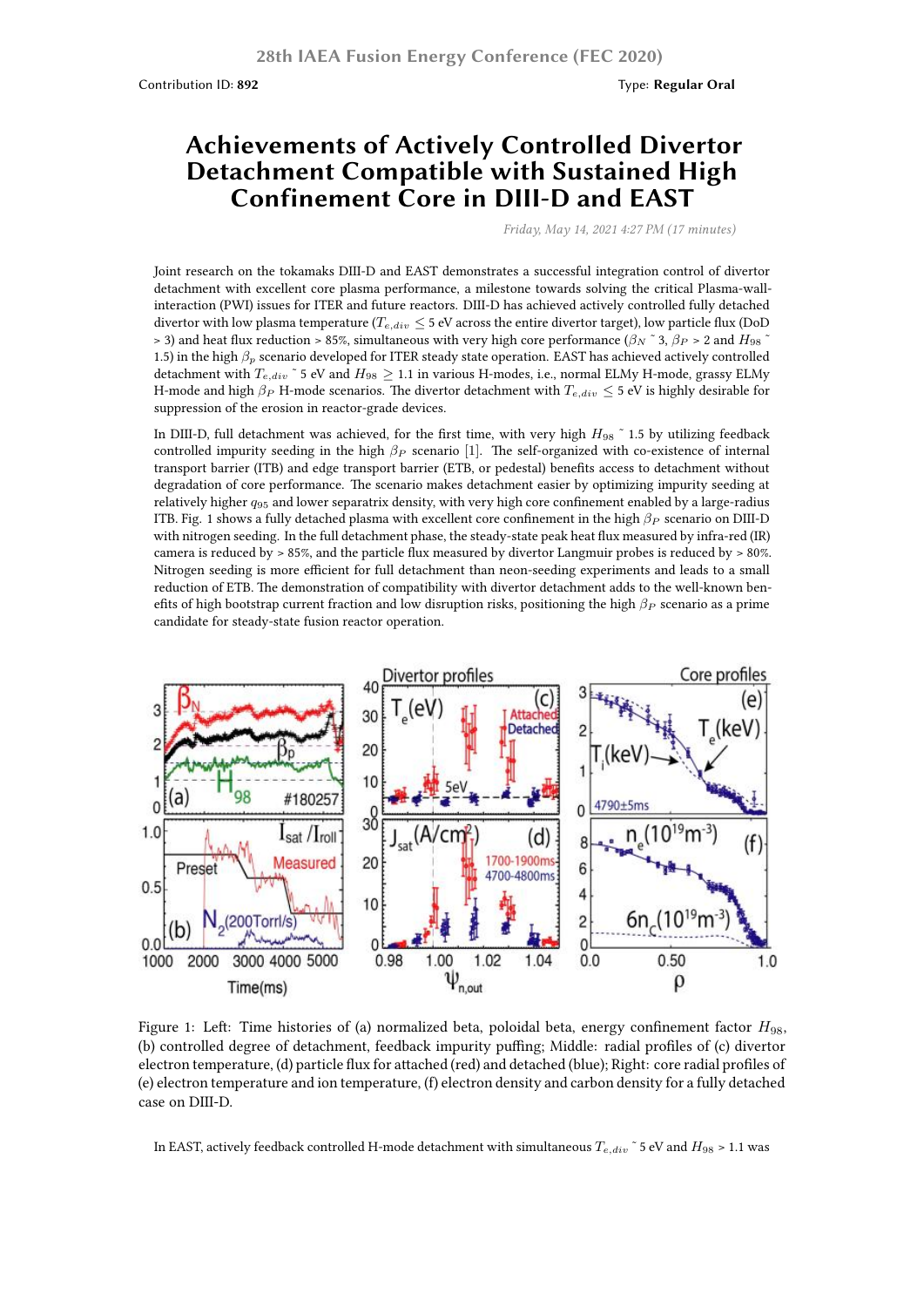achieved using either divertor neon or argon seeding in USN configuration, i.e. divertor detachment operating on an ITER-like tungsten divertor, was maintained with energy confinement quality higher than the ITER baseline scenario, as shown in Fig. 2. The feedback detachment waveforms follow closely the preset targets. Experiments using injection of different impurity species for radiative divertor and detachment were performed to understand the extrapolation to future burning plasmas on ITER and CFETR. Neon exhibits good core-divertor integration, while argon is more efficient for detachment with a slight loss of confinement. In addition, different detachment feedback controllers including degree of detachment (DoD) via Langmuir probe measured divertor particle flux [2], divertor *Te,div* [3], plasma radiative power *Prad* [4], *Te,div* + *Prad* have all been developed successfully in EAST.



Figure 2: Time traces of the stationary divertor *Te,div* in the strike point region together with feedback control target (a, d),  $H_{98}$  compared with ITER baseline (b, e), and feedback divertor impurity seeding quantity (c, f) during two actively controlled detached H-mode plasmas achieved with neon (left) and argon (right) on EAST, respectively.

The success of actively controlled detachment is achieved with different divertors and benefits from the divertor closure and pumping. A closed divertor is beneficial for neutral trapping and thus detachment access [5 *−* 6], as well as the drift effect in the SOL and divertor volume. Furthermore, the sustained detachment compatible with core high performance is independent of plasma heating schemes and divertor materials, i.e., EAST with ITER-like tungsten wall + RF heating and DIII-D with carbon wall + NBI heating, respectively.

The compatibility of efficient divertor detachment with a high-performance core is vital to the realization of magnetically controlled fusion energy. The significant progress in DIII-D and EAST show that the potential for a high-performance core plasma suitable for long pulse operation of fusion reactors can be achieved with controlled PWI. The present joint DIII-D/EAST methodology will be used for minute-time-scale long pulse operation on EAST in near future and thus offers a useful solution for ITER, CFETR as well as future fusion energy power plants.

This work was supported by National Key R&D Program of China under 2017YFE0301300 and the U.S. DOE under DE-FC02-04ER54698, DE-AC04-94AL85000, DE-NA0003525, DE-AC52-07NA27344.

[1] L. Wang, H. Q. Wang*<sup>∗</sup>* , A. M. Garofalo et al, "First Observation of Fully Detached Divertor Compatible with Improved Core Confinement in Tokamak", to be submitted to PRL

- [2] L. Wang*<sup>∗</sup>* et al., Nucl. Fusion 59, 086036 (2019)
- [3] D. Eldon, ..., L. Wang et al., this conference (Poster submission)
- [4] K. Wu, …, L. Wang*<sup>∗</sup>* et al., Nucl. Fusion 58, 056019 (2018)
- [5] J. B. Liu, L. Wang*<sup>∗</sup>* et al., Nucl. Fusion 59, 126046 (2019)
- [6] X. J. Liu, L. Wang*<sup>∗</sup>* et al., Phys. Plasmas 16, 102510 (2019)

**Disclaimer:** This report was prepared as an account of work sponsored by an agency of the United States